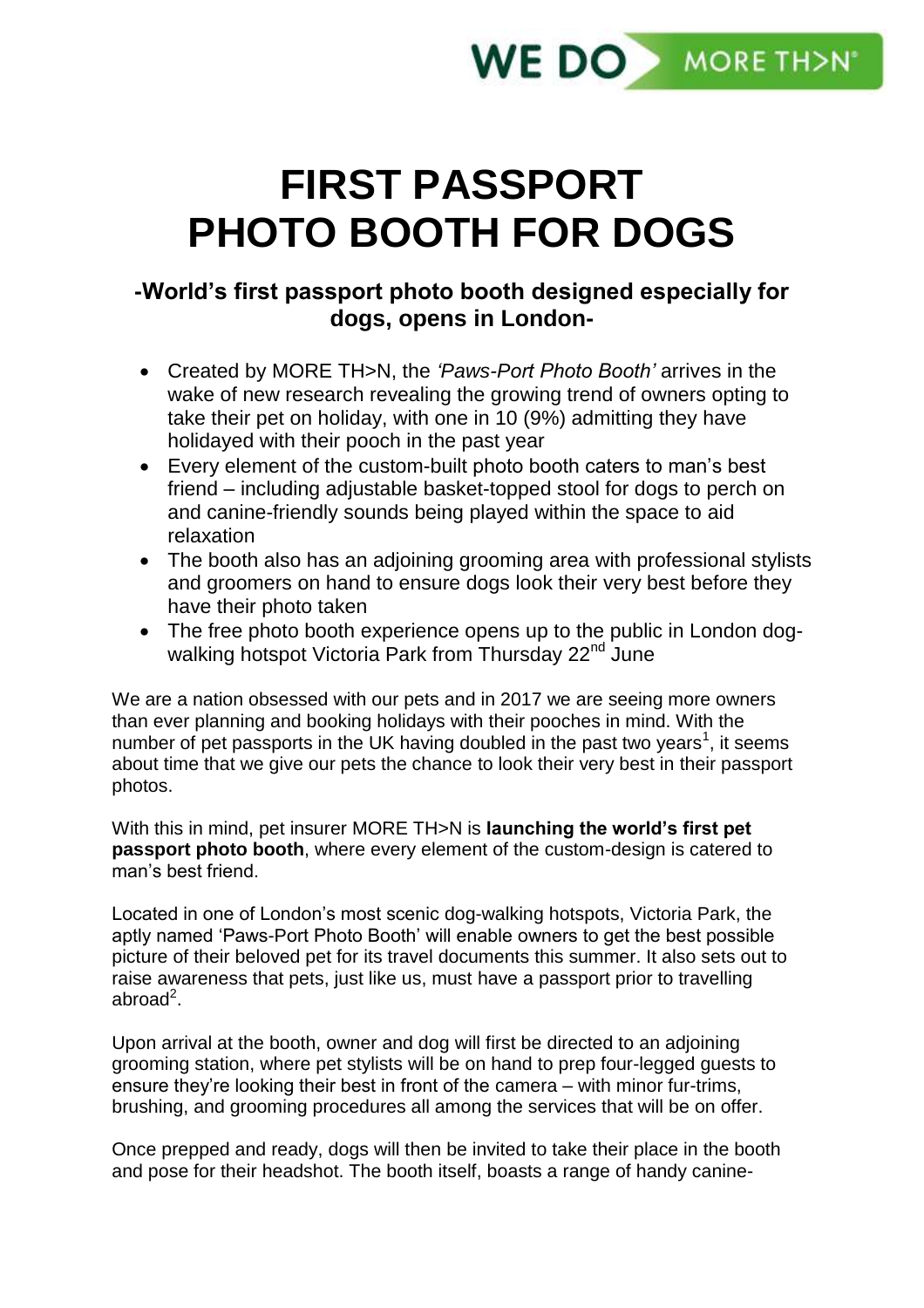inspired features and gives owners the best possible chance of capturing a great snap of their pooch, including:

- A pet friendly basket adjustable seat catering for any size dog, to ensure dogs both big and small can be seen on the camera
- A built-in speaker which will play a variety of noises such as dogs barking and whistles being blown to alert the dogs to the camera
- Peep holes next to the camera containing squeaky balls which owners can squeeze to get their dog's attention and raw meat to heighten their senses

The booth features touch-screen capability so owners can post pictures to social media there and then. As with a normal passport photo booth, resulting photos will also be available in squares of four, for owners to take away and use in their pet's passport.

The Pet Paws-Port Booth arrives in the wake of research among dog owners revealing the increasing tendency for people to take their four-legged friend on holiday with the rest of the family. 9% of those surveyed said that they have holidayed with a pet, while two-thirds (62%) admitted they would be more likely to go on holiday somewhere where they knew their dog would be welcome<sup>3</sup>.

No expense appears to be getting spared when it comes to prepping dogs for their trips away. 13% said they would consider buying their dog a new holiday wardrobe item to wear with them while they're away (including a fancy collar or coat). 14% said they have purchased their dog travel sickness medication and 37% admitted they would look to give their dog a pre-holiday groom to ensure they look their best before going away. 18% even said they would be willing to incur extra costs upwards of £200 to take their dog away with them (including travel arrangements and insurance).

Cars proved to be the most popular mode of transport when it comes to taking dogs away – with 60% of those that have taken their dog on holiday opting for this mode of transport, followed by train (15%), ferry (13%) and airplane (5%). France meanwhile topped the list of dog-friendly holidays, accounting for 35% of pet-trips abroad of those surveyed. Spain was in second place with an 18% share, followed closely by Germany (14%) rounding off the top three.

Chris Bainbridge, Pet Product Manager at MORE TH>N, said: "We are seeing an increase in the number of dog owners taking their pet on holiday, with weekend breaks and summer getaways no longer reserved solely for the enjoyment of twolegged family members. Accounting for this trend, our Pet Paws-Port Photo Booth is designed to raise awareness that – just like us - a dog requires a passport before they can travel abroad. And what better way of doing this than giving owners the opportunity to capture the best possible picture of their canine for their travel documents this summer!"

Bainbridge continued: "Just as it is for the rest of your family, insurance cover for your pet is also absolutely essential while on holiday. While most good pet insurance products will include European cover for pets as a standard, you should always check you have this policy in place before you travel to ensure you're covered if